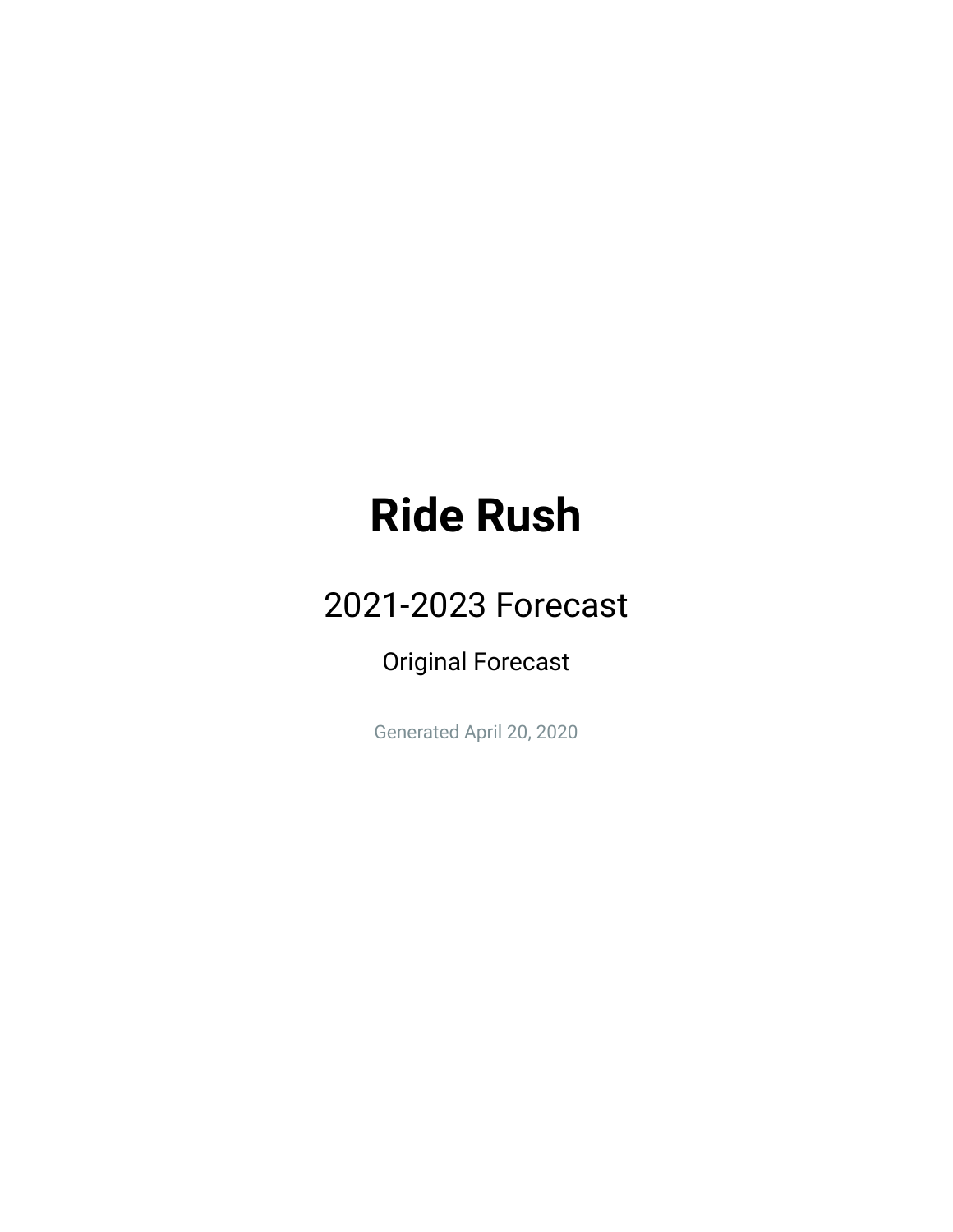#### **Revenue** (1 of 2)



| <b>Revenue</b>      | 2021      | 2022      | 2023      |
|---------------------|-----------|-----------|-----------|
| Monthly memberships | \$260,128 | \$363,161 | \$370,242 |
| Customers at start  |           | 279       | 299       |
| Churn rate          | 20%       | 20%       | 20%       |
| Signups             | 720       | 720       | 720       |
| Up-Front Fee        | \$19.95   | \$19.95   | \$19.95   |
| Recurring Charge    | \$99      | \$99      | \$99      |
| 3 Month Unlimited   | \$120,619 | \$156,217 | \$157,128 |
| Customers at start  |           | 146       | 150       |
| Churn rate          | 60%       | 60%       | 60%       |
| Signups             | 360       | 360       | 360       |
| Up-Front Fee        | \$19.95   | \$19.95   | \$19.95   |
| Recurring Charge    | \$249.95  | \$249.95  | \$249.95  |
| 5 class acquisition | \$50,393  | \$50,393  | \$50,392  |
| <b>Unit Sales</b>   | 720       | 720       | 720       |
| <b>Unit Prices</b>  | \$69.99   | \$69.99   | \$69.99   |
| One time admin fee  | \$14,364  | \$14,364  | \$14,364  |
| <b>Unit Sales</b>   | 720       | 720       | 720       |
| <b>Unit Prices</b>  | \$19.95   | \$19.95   | \$19.95   |
| Drop In Virtual     | \$39,760  | \$39,760  | \$39,761  |
| <b>Unit Sales</b>   | 3,996     | 3,996     | 3,996     |
| <b>Unit Prices</b>  | \$9.95    | \$9.95    | \$9.95    |
| Child Minding       | \$14,400  | \$14,400  | \$14,400  |
| <b>Unit Sales</b>   | 2,880     | 2,880     | 2,880     |
| <b>Unit Prices</b>  | \$5       | \$5       | \$5       |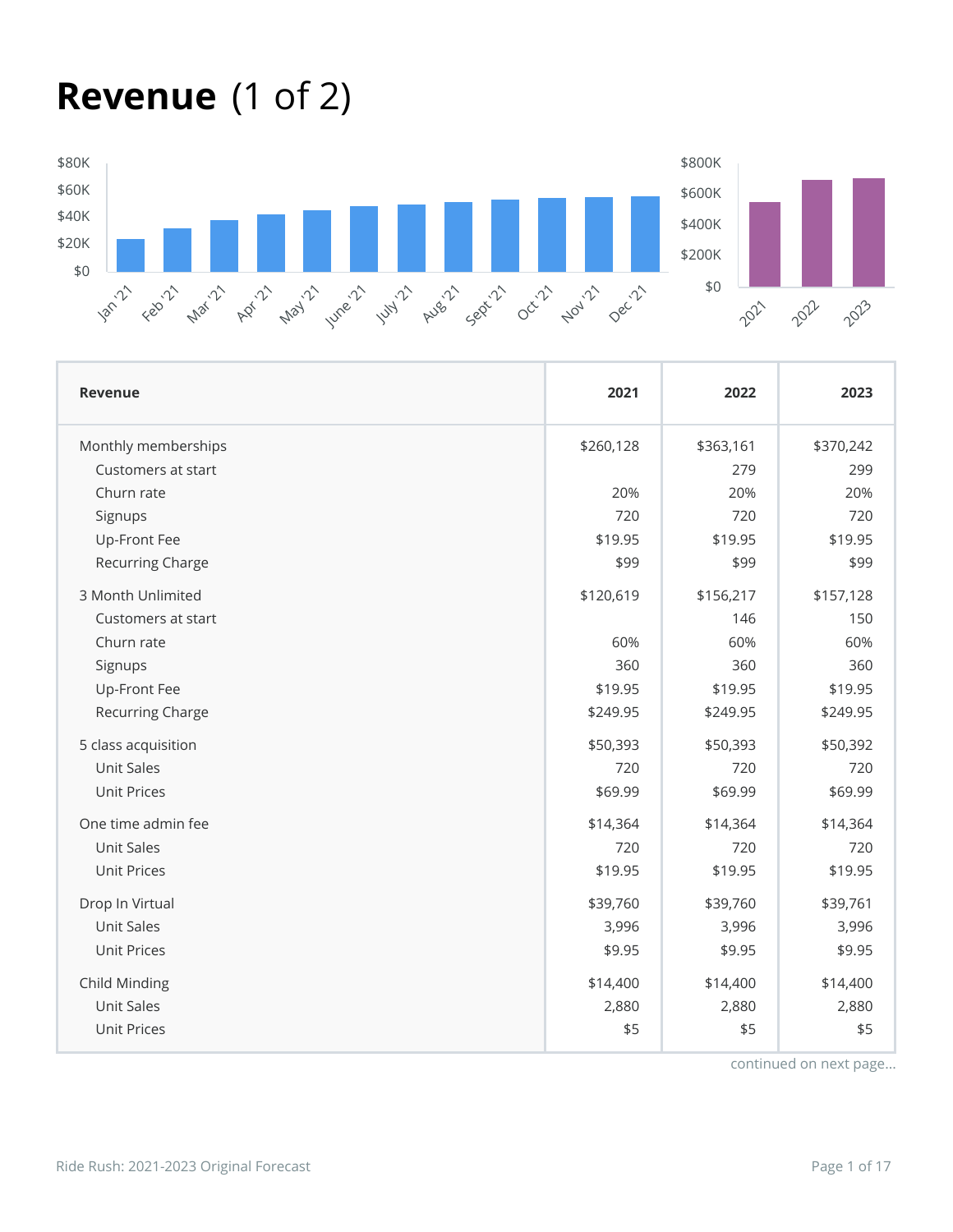#### **Revenue** (2 of 2)

| Revenue                | 2021      | 2022      | 2023      |
|------------------------|-----------|-----------|-----------|
| Drop In Instructor led | \$50,400  | \$50,400  | \$50,400  |
| Unit Sales             | 2,880     | 2,880     | 2,880     |
| Unit Prices            | \$17.50   | \$17.50   | \$17.50   |
| Apparel sales          | \$10,800  | \$10,800  | \$10,800  |
| Unit Sales             | 360       | 360       | 360       |
| Unit Prices            | \$30      | \$30      | \$30      |
| <b>Totals</b>          | \$560,864 | \$699,495 | \$707,487 |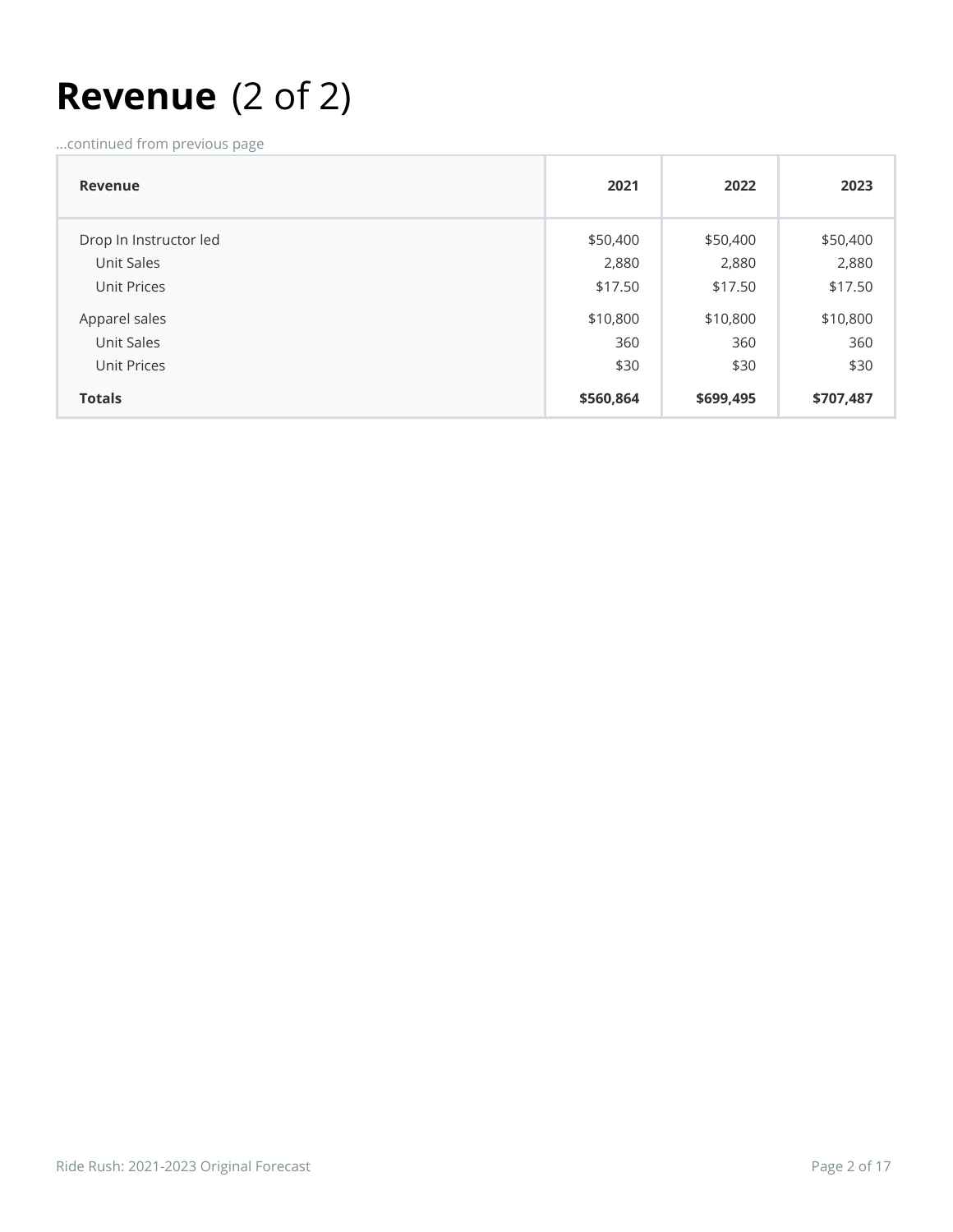#### **Projected Profit & Loss** (1 of 2)

Net profit in 2021 and the state of the Net profit by year network by year network by year network by year network

2021

2022

2023



| <b>Projected Profit &amp; Loss</b> | 2021      | 2022      | 2023      |
|------------------------------------|-----------|-----------|-----------|
| <b>Revenue</b>                     | \$560,864 | \$699,495 | \$707,487 |
| Monthly memberships                | \$260,128 | \$363,161 | \$370,242 |
| Customers at start                 |           | 279       | 299       |
| Churn rate                         | 20%       | 20%       | 20%       |
| Signups                            | 720       | 720       | 720       |
| Up-Front Fee                       | \$19.95   | \$19.95   | \$19.95   |
| Recurring Charge                   | \$99      | \$99      | \$99      |
| 3 Month Unlimited                  | \$120,619 | \$156,217 | \$157,128 |
| Customers at start                 |           | 146       | 150       |
| Churn rate                         | 60%       | 60%       | 60%       |
| Signups                            | 360       | 360       | 360       |
| Up-Front Fee                       | \$19.95   | \$19.95   | \$19.95   |
| Recurring Charge                   | \$249.95  | \$249.95  | \$249.95  |
| 5 class acquisition                | \$50,393  | \$50,393  | \$50,392  |
| <b>Unit Sales</b>                  | 720       | 720       | 720       |
| <b>Unit Prices</b>                 | \$69.99   | \$69.99   | \$69.99   |
| One time admin fee                 | \$14,364  | \$14,364  | \$14,364  |
| <b>Unit Sales</b>                  | 720       | 720       | 720       |
| <b>Unit Prices</b>                 | \$19.95   | \$19.95   | \$19.95   |
| Drop In Virtual                    | \$39,760  | \$39,760  | \$39,761  |
| <b>Unit Sales</b>                  | 3,996     | 3,996     | 3,996     |
| <b>Unit Prices</b>                 | \$9.95    | \$9.95    | \$9.95    |
| Child Minding                      | \$14,400  | \$14,400  | \$14,400  |
| <b>Unit Sales</b>                  | 2,880     | 2,880     | 2,880     |
| <b>Unit Prices</b>                 | \$5       | \$5       | \$5       |
| Drop In Instructor led             | \$50,400  | \$50,400  | \$50,400  |
| <b>Unit Sales</b>                  | 2,880     | 2,880     | 2,880     |
|                                    |           |           |           |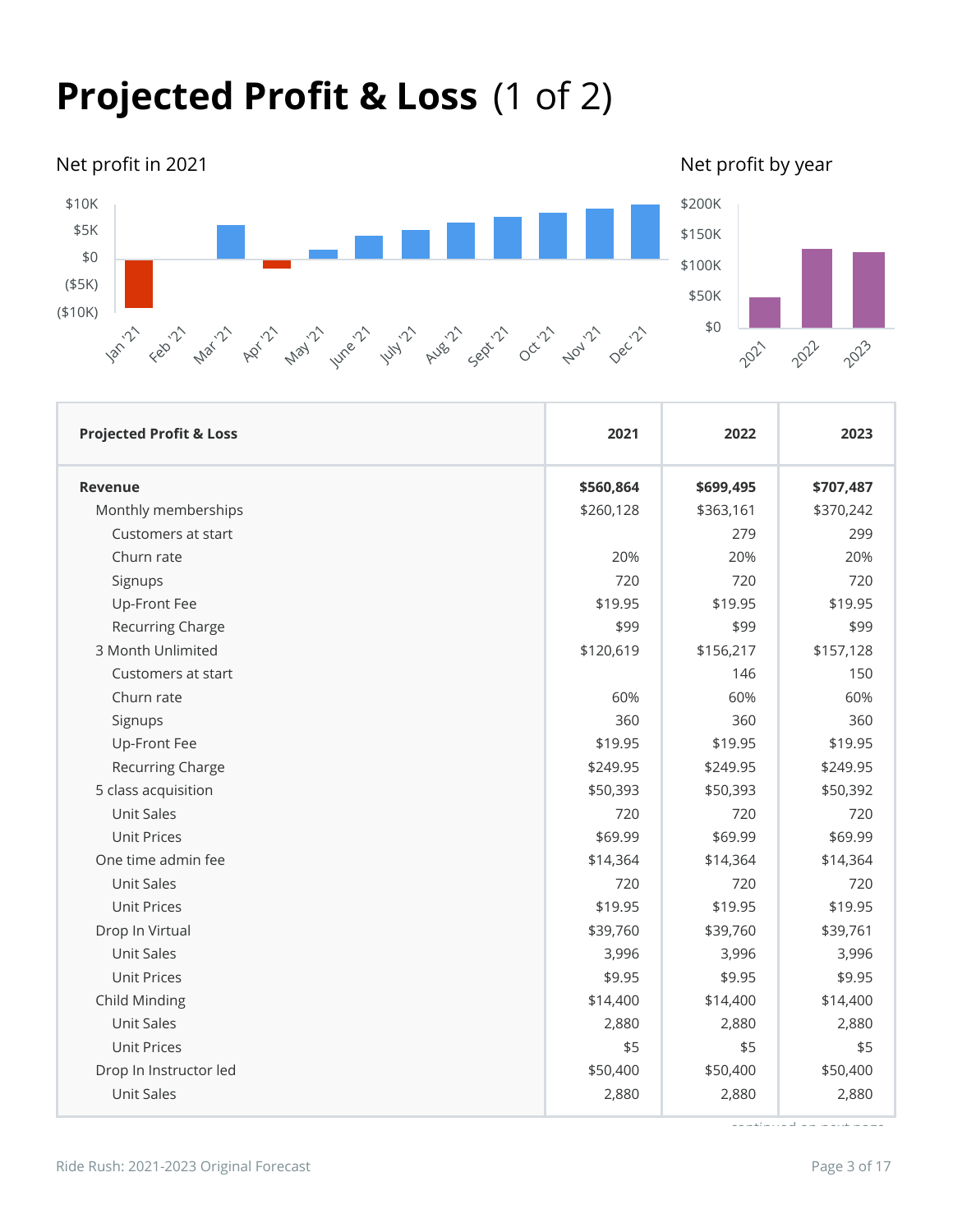#### **Projected Profit & Loss** (2 of 2)

| <b>Projected Profit &amp; Loss</b> | 2021      | 2022      | 2023      |
|------------------------------------|-----------|-----------|-----------|
| <b>Unit Prices</b>                 | \$17.50   | \$17.50   | \$17.50   |
| Apparel sales                      | \$10,800  | \$10,800  | \$10,800  |
| <b>Unit Sales</b>                  | 360       | 360       | 360       |
| <b>Unit Prices</b>                 | \$30      | \$30      | \$30      |
| <b>Direct Costs</b>                | \$83,160  | \$84,715  | \$86,302  |
| Cost of sales apparel              | \$5,400   | \$5,400   | \$5,400   |
| Direct Labor                       | \$77,760  | \$79,315  | \$80,902  |
| Salaries & Wages                   | \$77,760  | \$79,315  | \$80,902  |
| Instructors (1.2)                  | \$77,760  | \$79,315  | \$80,902  |
| <b>Gross Margin</b>                | \$477,704 | \$614,780 | \$621,185 |
| Gross Margin %                     | 85%       | 88%       | 88%       |
| <b>Operating Expenses</b>          | \$367,152 | \$402,622 | \$419,545 |
| Salaries & Wages                   | \$162,960 | \$177,018 | \$193,521 |
| Reception and support (3)          | \$102,960 | \$105,018 | \$107,121 |
| Salary draw                        | \$60,000  | \$72,000  | \$86,400  |
| <b>Employee Related Expenses</b>   | \$20,592  | \$21,004  | \$21,424  |
| Rent                               | \$108,000 | \$144,000 | \$144,000 |
| Marketing                          | \$63,000  | \$48,000  | \$48,000  |
| Repairs and Maintenance            | \$1,800   | \$1,800   | \$1,800   |
| Supplies                           | \$4,800   | \$4,800   | \$4,800   |
| Utilities                          | \$3,600   | \$3,600   | \$3,600   |
| Insurance                          | \$2,400   | \$2,400   | \$2,400   |
| <b>Operating Income</b>            | \$110,552 | \$212,158 | \$201,640 |
| Interest Expense                   | \$13,415  | \$11,955  | \$8,957   |
| <b>Income Taxes</b>                | \$12,570  | \$32,517  | \$31,013  |
| Depreciation and Amortization      | \$34,286  | \$37,619  | \$37,619  |
| <b>Total Expenses</b>              | \$510,583 | \$569,428 | \$583,435 |
| Net Profit                         | \$50,281  | \$130,068 | \$124,050 |
| <b>Net Profit %</b>                | 9%        | 19%       | 18%       |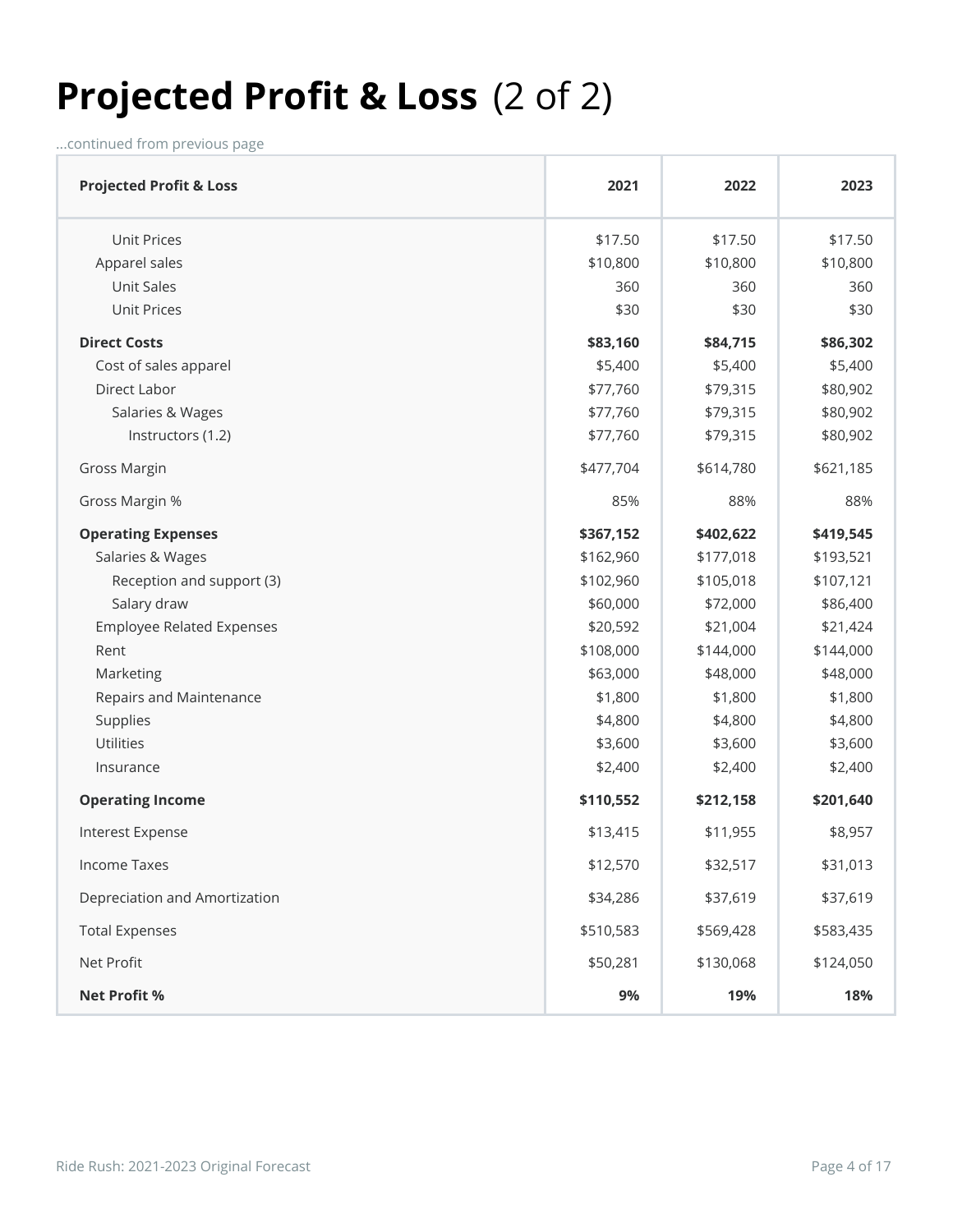#### **Projected Balance Sheet**

| <b>Projected Balance Sheet</b>  | 2021       | 2022         | 2023        |
|---------------------------------|------------|--------------|-------------|
| <b>Assets</b>                   | \$357,645  | \$444,085    | \$464,080   |
| <b>Current Assets</b>           | \$161,931  | \$275,990    | \$333,603   |
| Cash                            | \$161,931  | \$275,990    | \$333,603   |
| Accounts Receivable             | \$0        | \$0          | \$0         |
| <b>Long-Term Assets</b>         | \$195,714  | \$168,095    | \$130,476   |
| Long-Term Assets                | \$230,000  | \$240,000    | \$240,000   |
| <b>Accumulated Depreciation</b> | (\$34,286) | ( \$71, 905) | (\$109,524) |
| <b>Liabilities &amp; Equity</b> | \$357,645  | \$444,085    | \$464,080   |
| <b>Liabilities</b>              | \$277,364  | \$273,736    | \$229,680   |
| <b>Current Liabilities</b>      | \$132,573  | \$172,464    | \$175,147   |
| Accounts Payable                | \$0        | \$0          | \$0         |
| Income Taxes Payable            | \$12,570   | \$32,517     | \$31,013    |
| Sales Taxes Payable             | \$67,304   | \$83,939     | \$84,898    |
| Short-Term Debt                 | \$40,521   | \$43,519     | \$46,739    |
| Prepaid Revenue                 | \$12,178   | \$12,489     | \$12,497    |
| <b>Long-Term Liabilities</b>    | \$144,791  | \$101,272    | \$54,533    |
| Long-Term Debt                  | \$144,791  | \$101,272    | \$54,533    |
| <b>Equity</b>                   | \$80,281   | \$170,349    | \$234,399   |
| Paid-In Capital                 | \$50,000   | \$50,000     | \$50,000    |
| <b>Retained Earnings</b>        | (\$20,000) | (\$9,719)    | \$60,349    |
| Earnings                        | \$50,281   | \$130,067    | \$124,051   |
|                                 |            |              |             |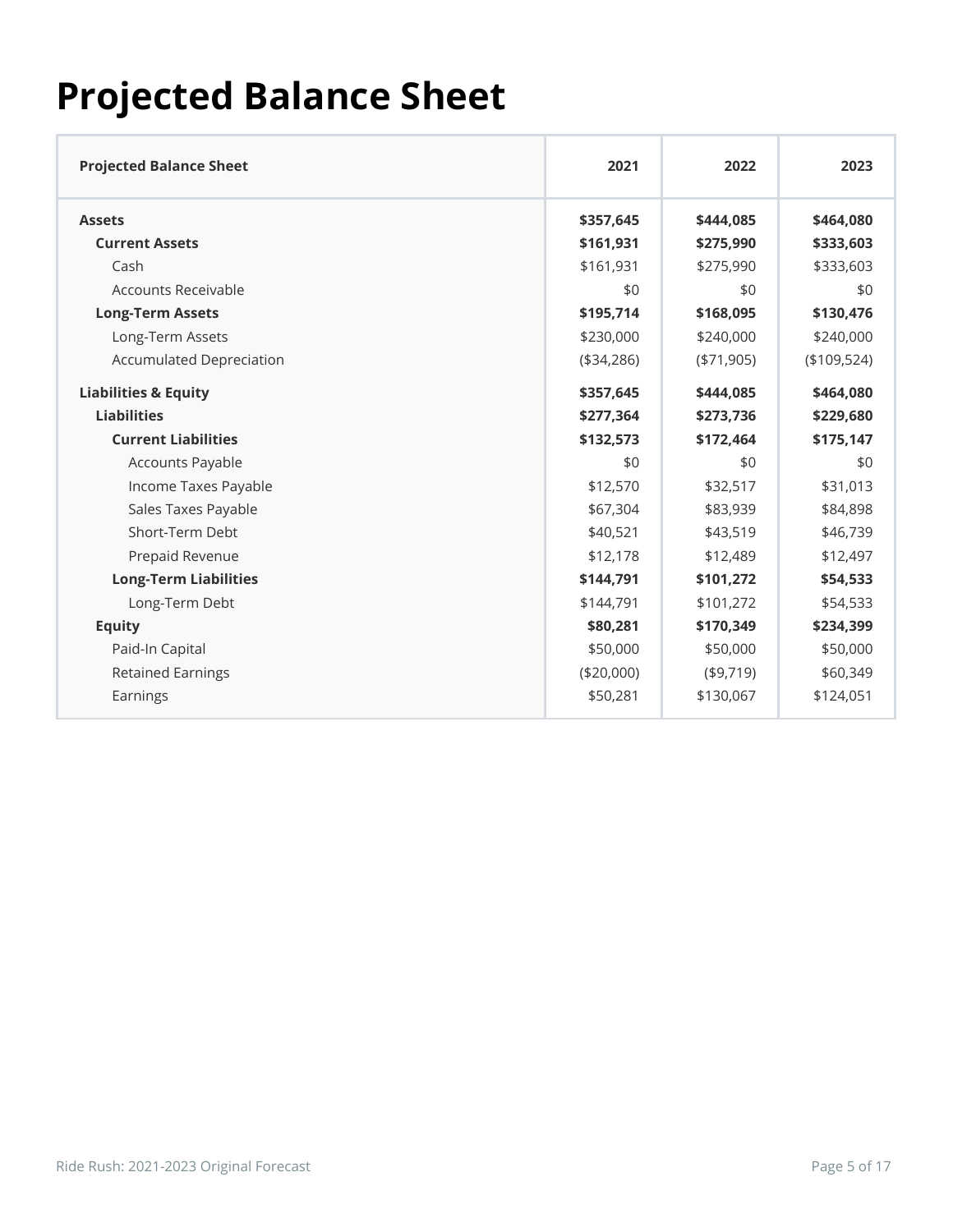#### **Projected Cash Flow**

#### Cash flow in 2021 **Cash of Cash of Cash of Cash of Cash flow** by year



| <b>Projected Cash Flow</b>      | 2021         | 2022        | 2023        |
|---------------------------------|--------------|-------------|-------------|
| <b>Net Cash from Operations</b> | \$176,618    | \$204,580   | \$161,133   |
| Net Profit                      | \$50,281     | \$130,068   | \$124,050   |
| Depreciation and Amortization   | \$34,286     | \$37,619    | \$37,619    |
| Change in Accounts Receivable   | \$0          | \$0         | \$0         |
| Change in Accounts Payable      | \$0          | \$0         | \$0         |
| Change in Income Tax Payable    | \$12,570     | \$19,947    | (\$1,504)   |
| Change in Sales Tax Payable     | \$67,304     | \$16,635    | \$959       |
| Change in Prepaid Revenue       | \$12,178     | \$312       | \$8         |
| <b>Net Cash from Investing</b>  | ( \$230,000) | (\$10,000)  |             |
| Assets Purchased or Sold        | (\$230,000)  | (\$10,000)  |             |
| <b>Net Cash from Financing</b>  | \$215,312    | (\$80,521)  | (\$103,519) |
| <b>Investments Received</b>     | \$50,000     |             |             |
| Dividends & Distributions       | (\$20,000)   | $(*40,000)$ | (\$60,000)  |
| Change in Short-Term Debt       | \$40,521     | \$2,998     | \$3,220     |
| Change in Long-Term Debt        | \$144,791    | $(*43,519)$ | $(*46,739)$ |
| Cash at Beginning of Period     | \$0          | \$161,931   | \$275,990   |
| Net Change in Cash              | \$161,931    | \$114,059   | \$57,614    |
| <b>Cash at End of Period</b>    | \$161,931    | \$275,990   | \$333,603   |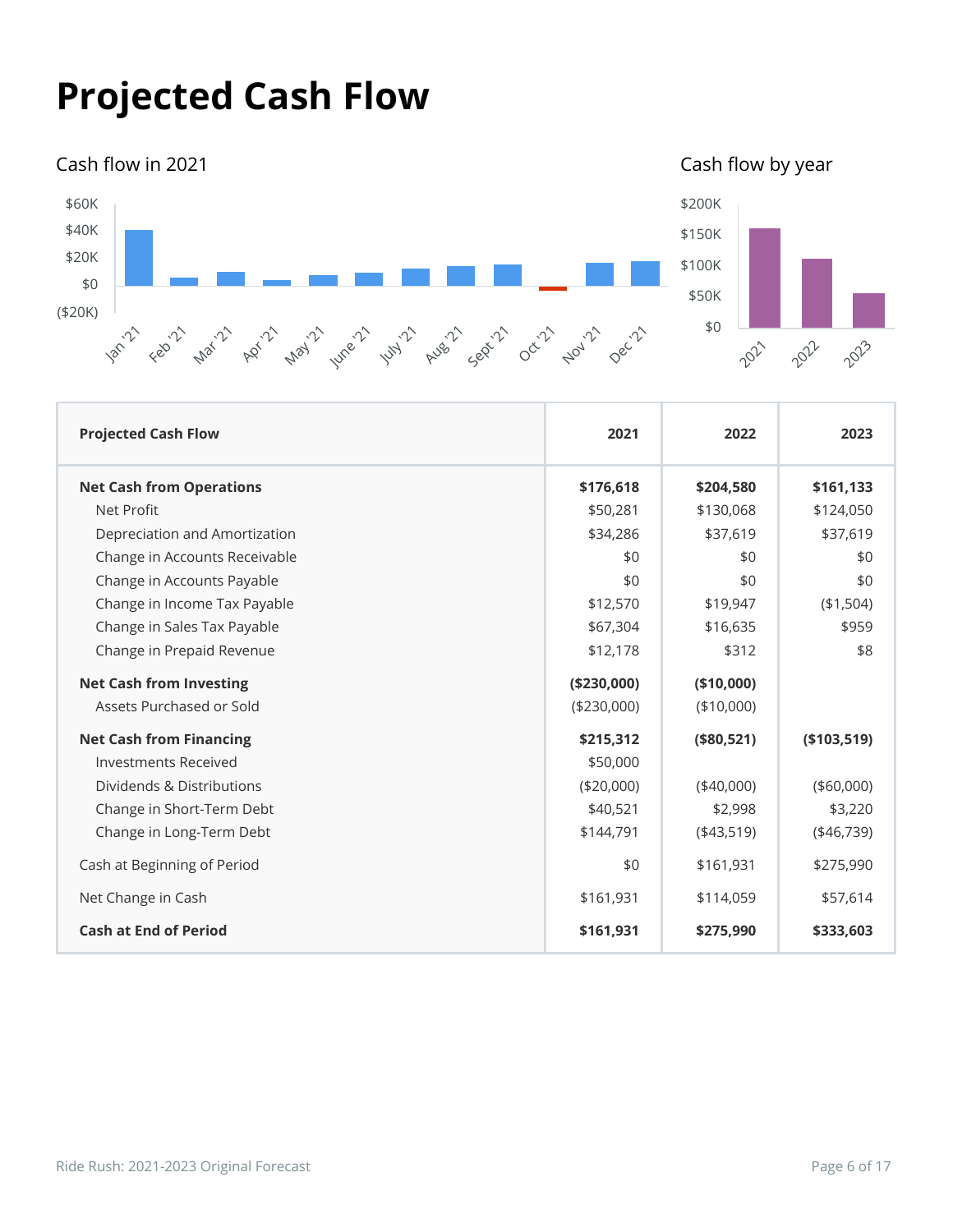### **Revenue: 2021** (1 of 3)



| Revenue             | <b>Jan '21</b> | <b>Feb '21</b> | <b>Mar '21</b> | Apr '21  | <b>May '21</b> | <b>June '21</b> | July '21 | <b>Aug '21</b> | Sept '21 | <b>Oct '21</b> | <b>Nov '21</b> | <b>Dec '21</b> | 2021    |
|---------------------|----------------|----------------|----------------|----------|----------------|-----------------|----------|----------------|----------|----------------|----------------|----------------|---------|
| Monthly memberships | \$7,137        | \$11,889       | \$15,691       | \$18,731 | \$21,165       | \$23,112        | \$24,668 | \$25,914       | \$26,911 | \$27,708       | \$28,346       | \$28,856       | \$260K  |
| Customers at start  |                | 60             | 108            | 146      | 177            | 202             | 221      | 237            | 250      | 260            | 268            | 274            |         |
| Churn rate          | 20%            | 20%            | 20%            | 20%      | 20%            | 20%             | 20%      | 20%            | 20%      | 20%            | 20%            | 20%            | 20%     |
| Signups             | 60             | 60             | 60             | 60       | 60             | 60              | 60       | 60             | 60       | 60             | 60             | 60             | 720     |
| Up-Front Fee        | \$19.95        | \$19.95        | \$19.95        | \$19.95  | \$19.95        | \$19.95         | \$19.95  | \$19.95        | \$19.95  | \$19.95        | \$19.95        | \$19.95        | \$19.95 |
| Recurring Charge    | \$99           | \$99           | \$99           | \$99     | \$99           | \$99            | \$99     | \$99           | \$99     | \$99           | \$99           | \$99           | \$99    |
| 3 Month Unlimited   | \$3,098        | \$5,598        | \$8,097        | \$9,096  | \$10,097       | \$11,096        | \$11,497 | \$11,896       | \$12,296 | \$12,456       | \$12,616       | \$12,776       | \$121K  |
| Customers at start  |                | 30             | 60             | 90       | 102            | 114             | 126      | 131            | 136      | 140            | 142            | 144            |         |
| Churn rate          | 60%            | 60%            | 60%            | 60%      | 60%            | 60%             | 60%      | 60%            | 60%      | 60%            | 60%            | 60%            | 60%     |
| Signups             | 30             | 30             | 30             | 30       | 30             | 30              | 30       | 30             | 30       | 30             | 30             | 30             | 360     |
| Up-Front Fee        | \$19.95        | \$19.95        | \$19.95        | \$19.95  | \$19.95        | \$19.95         | \$19.95  | \$19.95        | \$19.95  | \$19.95        | \$19.95        | \$19.95        | \$19.95 |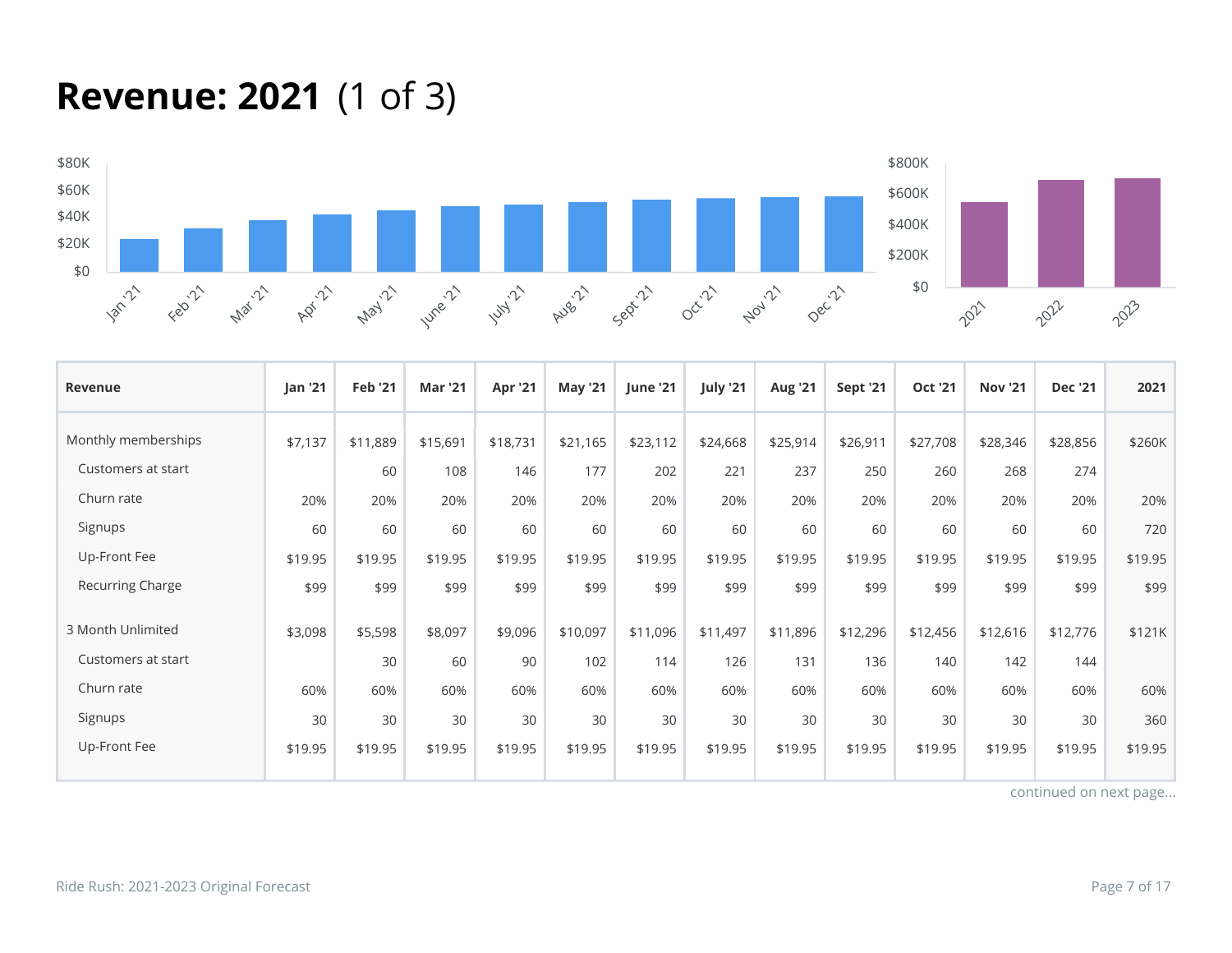## **Revenue: 2021** (2 of 3)

...continued from previous page

| <b>Revenue</b>         | Jan '21  | <b>Feb '21</b> | <b>Mar '21</b> | <b>Apr '21</b> | <b>May '21</b> | <b>June '21</b> | July '21 | <b>Aug '21</b> | <b>Sept '21</b> | <b>Oct '21</b> | <b>Nov '21</b> | <b>Dec '21</b> | 2021     |
|------------------------|----------|----------------|----------------|----------------|----------------|-----------------|----------|----------------|-----------------|----------------|----------------|----------------|----------|
| Recurring Charge       | \$249.95 | \$249.95       | \$249.95       | \$249.95       | \$249.95       | \$249.95        | \$249.95 | \$249.95       | \$249.95        | \$249.95       | \$249.95       | \$249.95       | \$249.95 |
| 5 class acquisition    | \$4,199  | \$4,200        | \$4,199        | \$4,200        | \$4,199        | \$4,199         | \$4,200  | \$4,199        | \$4,200         | \$4,199        | \$4,199        | \$4,200        | \$50,393 |
| Unit Sales             | 60       | 60             | 60             | 60             | 60             | 60              | 60       | 60             | 60              | 60             | 60             | 60             | 720      |
| <b>Unit Prices</b>     | \$69.99  | \$69.99        | \$69.99        | \$69.99        | \$69.99        | \$69.99         | \$69.99  | \$69.99        | \$69.99         | \$69.99        | \$69.99        | \$69.99        | \$69.99  |
| One time admin fee     | \$1,197  | \$1,197        | \$1,197        | \$1,197        | \$1,197        | \$1,197         | \$1,197  | \$1,197        | \$1,197         | \$1,197        | \$1,197        | \$1,197        | \$14,364 |
| Unit Sales             | 60       | 60             | 60             | 60             | 60             | 60              | 60       | 60             | 60              | 60             | 60             | 60             | 720      |
| <b>Unit Prices</b>     | \$19.95  | \$19.95        | \$19.95        | \$19.95        | \$19.95        | \$19.95         | \$19.95  | \$19.95        | \$19.95         | \$19.95        | \$19.95        | \$19.95        | \$19.95  |
| Drop In Virtual        | \$3,313  | \$3,314        | \$3,313        | \$3,313        | \$3,314        | \$3,313         | \$3,313  | \$3,314        | \$3,313         | \$3,314        | \$3,313        | \$3,313        | \$39,760 |
| Unit Sales             | 333      | 333            | 333            | 333            | 333            | 333             | 333      | 333            | 333             | 333            | 333            | 333            | 3,996    |
| <b>Unit Prices</b>     | \$9.95   | \$9.95         | \$9.95         | \$9.95         | \$9.95         | \$9.95          | \$9.95   | \$9.95         | \$9.95          | \$9.95         | \$9.95         | \$9.95         | \$9.95   |
| Child Minding          | \$1,200  | \$1,200        | \$1,200        | \$1,200        | \$1,200        | \$1,200         | \$1,200  | \$1,200        | \$1,200         | \$1,200        | \$1,200        | \$1,200        | \$14,400 |
| <b>Unit Sales</b>      | 240      | 240            | 240            | 240            | 240            | 240             | 240      | 240            | 240             | 240            | 240            | 240            | 2,880    |
| <b>Unit Prices</b>     | \$5      | \$5            | \$5            | \$5            | \$5            | \$5             | \$5      | \$5            | \$5             | \$5            | \$5            | \$5            | \$5      |
| Drop In Instructor led | \$4,200  | \$4,200        | \$4,200        | \$4,200        | \$4,200        | \$4,200         | \$4,200  | \$4,200        | \$4,200         | \$4,200        | \$4,200        | \$4,200        | \$50,400 |
| <b>Unit Sales</b>      | 240      | 240            | 240            | 240            | 240            | 240             | 240      | 240            | 240             | 240            | 240            | 240            | 2,880    |
| <b>Unit Prices</b>     | \$17.50  | \$17.50        | \$17.50        | \$17.50        | \$17.50        | \$17.50         | \$17.50  | \$17.50        | \$17.50         | \$17.50        | \$17.50        | \$17.50        | \$17.50  |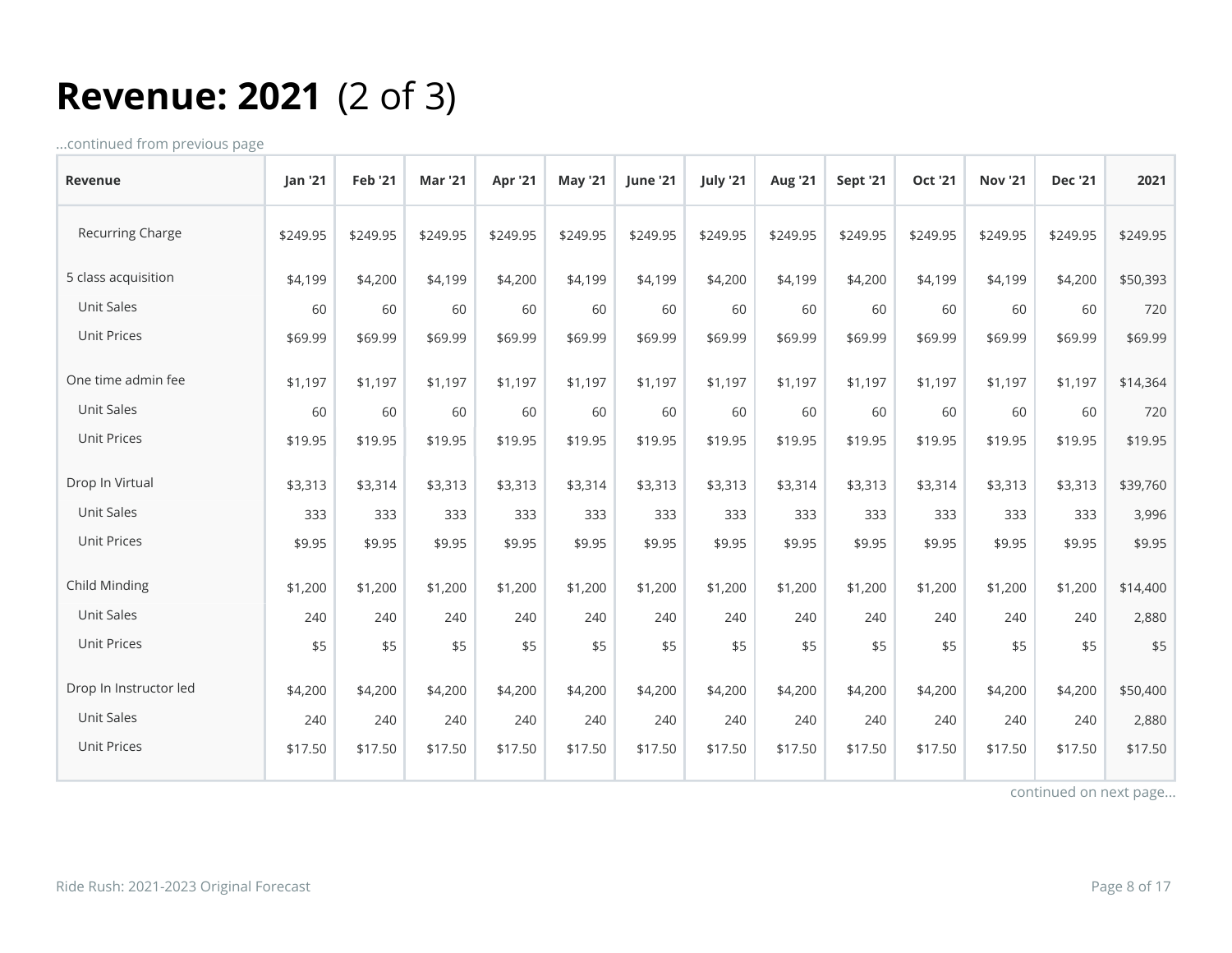## **Revenue: 2021** (3 of 3)

| Revenue       | <b>Jan '21</b> | <b>Feb '21</b> | Mar '21  | <b>Apr '21</b> | <b>May '21</b> | <b>June '21</b> | July '21 | <b>Aug '21</b> | <b>Sept '21</b> | <b>Oct '21</b> | <b>Nov '21</b> | <b>Dec '21</b> | 2021     |
|---------------|----------------|----------------|----------|----------------|----------------|-----------------|----------|----------------|-----------------|----------------|----------------|----------------|----------|
| Apparel sales | \$900          | \$900          | \$900    | \$900          | \$900          | \$900           | \$900    | \$900          | \$900           | \$900          | \$900          | \$900          | \$10,800 |
| Unit Sales    | 30             | 30             | 30       | 30             | 30             | 30              | 30       | 30             | 30              | 30             | 30             | 30             | 360      |
| Unit Prices   | \$30           | \$30           | \$30     | \$30           | \$30           | \$30            | \$30     | \$30           | \$30            | \$30           | \$30           | \$30           | \$30     |
| <b>Totals</b> | \$25,245       | \$32,496       | \$38,797 | \$42,839       | \$46,271       | \$49,218        | \$51,174 | \$52,820       | \$54,217        | \$55,174       | \$55,971       | \$56,642       | \$561K   |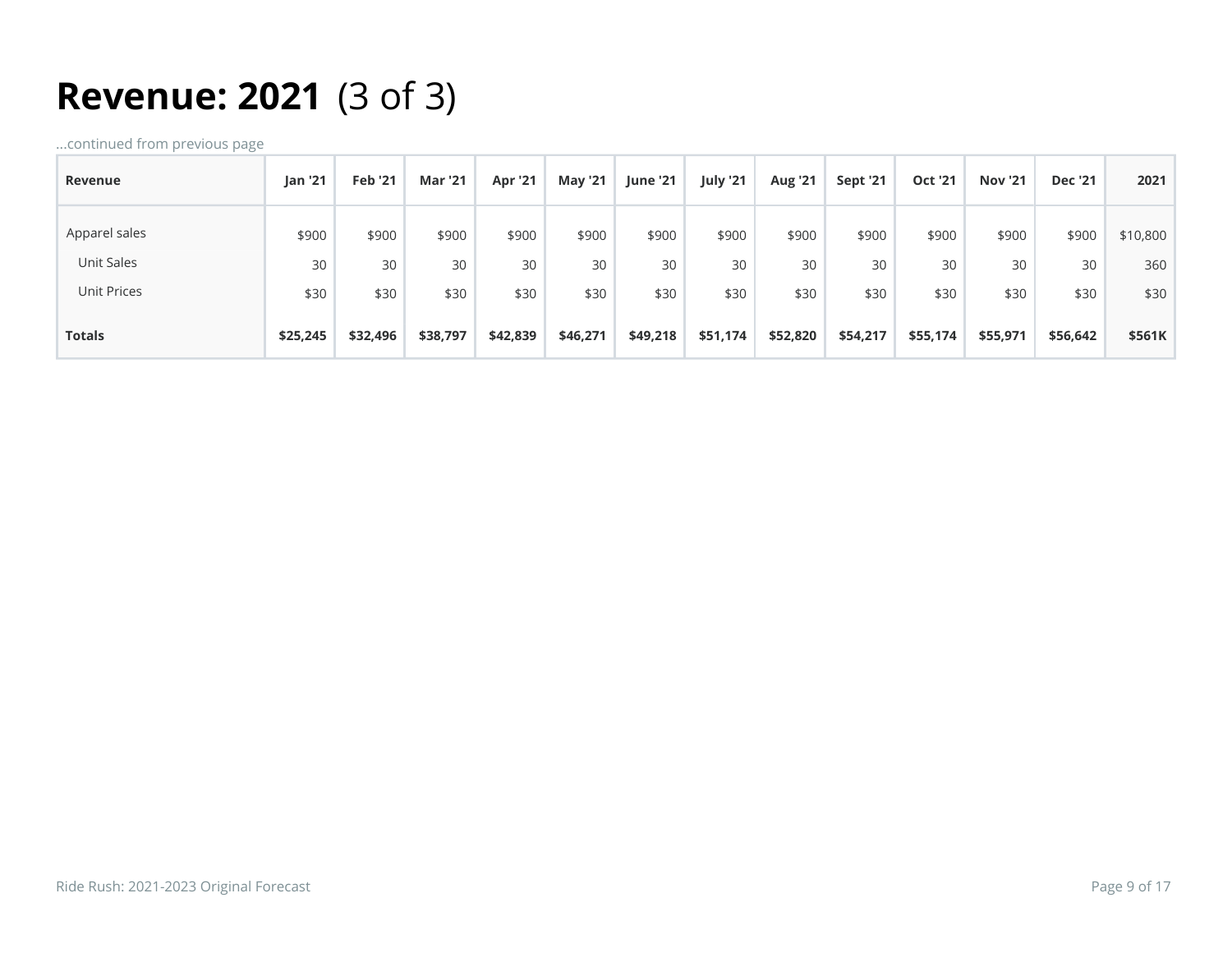## **Projected Profit & Loss: 2021** (1 of 4)



| <b>Projected Profit &amp; Loss</b> | Jan '21  | <b>Feb '21</b> | <b>Mar '21</b> | Apr '21  | <b>May '21</b> | June '21 | July '21 | <b>Aug '21</b> | <b>Sept '21</b> | <b>Oct '21</b> | <b>Nov '21</b> | <b>Dec '21</b> | 2021    |
|------------------------------------|----------|----------------|----------------|----------|----------------|----------|----------|----------------|-----------------|----------------|----------------|----------------|---------|
| <b>Revenue</b>                     | \$25,245 | \$32,496       | \$38,797       | \$42,839 | \$46,271       | \$49,218 | \$51,174 | \$52,820       | \$54,217        | \$55,174       | \$55,971       | \$56,642       | \$561K  |
| Monthly memberships                | \$7,137  | \$11,889       | \$15,691       | \$18,731 | \$21,165       | \$23,112 | \$24,668 | \$25,914       | \$26,911        | \$27,708       | \$28,346       | \$28,856       | \$260K  |
| Customers at start                 |          | 60             | 108            | 146      | 177            | 202      | 221      | 237            | 250             | 260            | 268            | 274            |         |
| Churn rate                         | 20%      | 20%            | 20%            | 20%      | 20%            | 20%      | 20%      | 20%            | 20%             | 20%            | 20%            | 20%            | 20%     |
| Signups                            | 60       | 60             | 60             | 60       | 60             | 60       | 60       | 60             | 60              | 60             | 60             | 60             | 720     |
| Up-Front Fee                       | \$19.95  | \$19.95        | \$19.95        | \$19.95  | \$19.95        | \$19.95  | \$19.95  | \$19.95        | \$19.95         | \$19.95        | \$19.95        | \$19.95        | \$19.95 |
| Recurring Charge                   | \$99     | \$99           | \$99           | \$99     | \$99           | \$99     | \$99     | \$99           | \$99            | \$99           | \$99           | \$99           | \$99    |
| 3 Month Unlimited                  | \$3,098  | \$5,598        | \$8,097        | \$9,096  | \$10,097       | \$11,096 | \$11,497 | \$11,896       | \$12,296        | \$12,456       | \$12,616       | \$12,776       | \$121K  |
| Customers at start                 |          | 30             | 60             | 90       | 102            | 114      | 126      | 131            | 136             | 140            | 142            | 144            |         |
| Churn rate                         | 60%      | 60%            | 60%            | 60%      | 60%            | 60%      | 60%      | 60%            | 60%             | 60%            | 60%            | 60%            | 60%     |
| Signups                            | 30       | 30             | 30             | 30       | 30             | 30       | 30       | 30             | 30              | 30             | 30             | 30             | 360     |
|                                    |          |                |                |          |                |          |          |                |                 |                |                |                |         |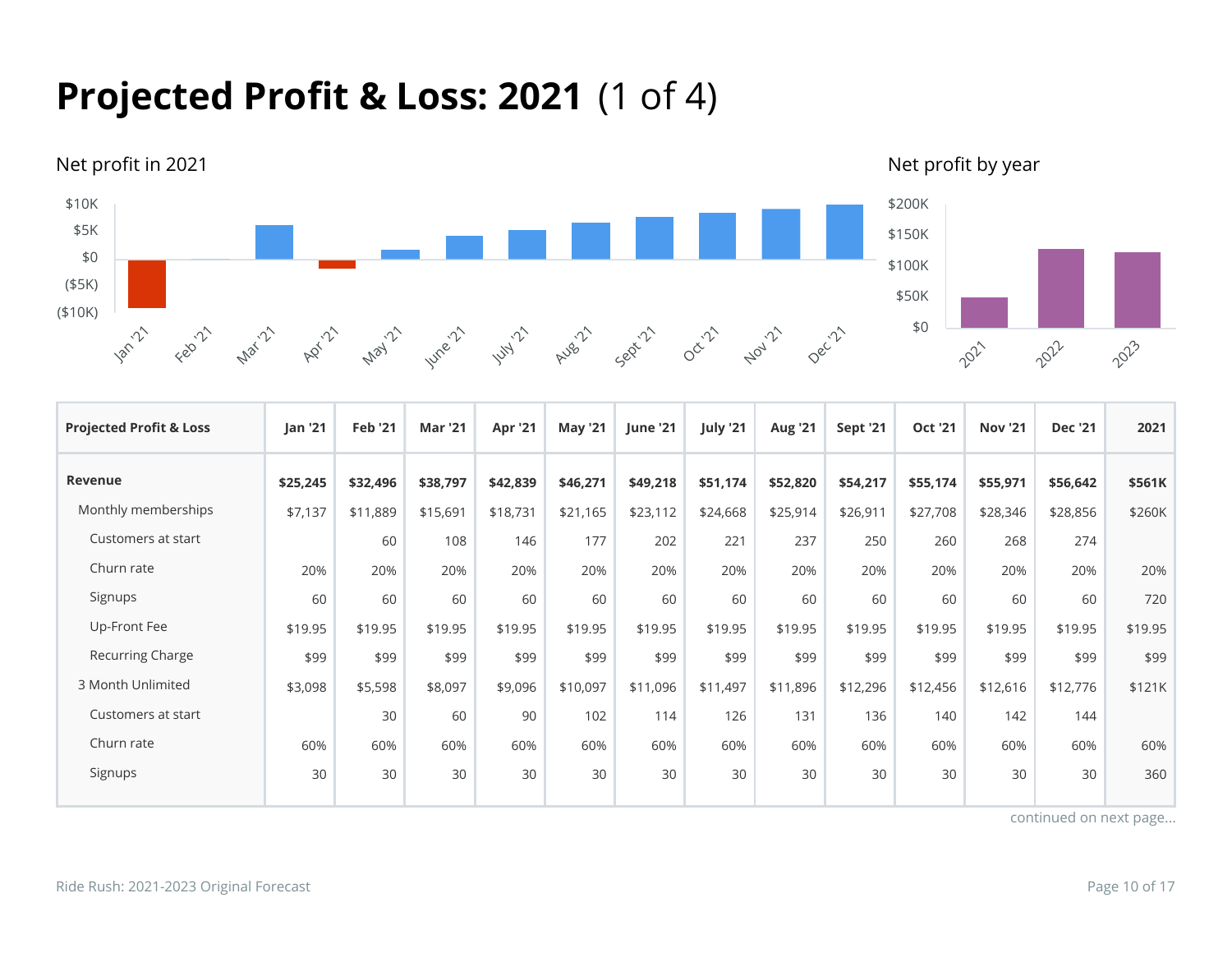## **Projected Profit & Loss: 2021** (2 of 4)

...continued from previous page

| <b>Projected Profit &amp; Loss</b> | <b>Jan '21</b> | <b>Feb '21</b> | <b>Mar '21</b> | Apr '21  | <b>May '21</b> | <b>lune '21</b> | July '21 | <b>Aug '21</b> | <b>Sept '21</b> | <b>Oct '21</b> | <b>Nov '21</b> | <b>Dec '21</b> | 2021     |
|------------------------------------|----------------|----------------|----------------|----------|----------------|-----------------|----------|----------------|-----------------|----------------|----------------|----------------|----------|
| Up-Front Fee                       | \$19.95        | \$19.95        | \$19.95        | \$19.95  | \$19.95        | \$19.95         | \$19.95  | \$19.95        | \$19.95         | \$19.95        | \$19.95        | \$19.95        | \$19.95  |
| Recurring Charge                   | \$249.95       | \$249.95       | \$249.95       | \$249.95 | \$249.95       | \$249.95        | \$249.95 | \$249.95       | \$249.95        | \$249.95       | \$249.95       | \$249.95       | \$249.95 |
| 5 class acquisition                | \$4,199        | \$4,200        | \$4,199        | \$4,200  | \$4,199        | \$4,199         | \$4,200  | \$4,199        | \$4,200         | \$4,199        | \$4,199        | \$4,200        | \$50,393 |
| Unit Sales                         | 60             | 60             | 60             | 60       | 60             | 60              | 60       | 60             | 60              | 60             | 60             | 60             | 720      |
| Unit Prices                        | \$69.99        | \$69.99        | \$69.99        | \$69.99  | \$69.99        | \$69.99         | \$69.99  | \$69.99        | \$69.99         | \$69.99        | \$69.99        | \$69.99        | \$69.99  |
| One time admin fee                 | \$1,197        | \$1,197        | \$1,197        | \$1,197  | \$1,197        | \$1,197         | \$1,197  | \$1,197        | \$1,197         | \$1,197        | \$1,197        | \$1,197        | \$14,364 |
| Unit Sales                         | 60             | 60             | 60             | 60       | 60             | 60              | 60       | 60             | 60              | 60             | 60             | 60             | 720      |
| <b>Unit Prices</b>                 | \$19.95        | \$19.95        | \$19.95        | \$19.95  | \$19.95        | \$19.95         | \$19.95  | \$19.95        | \$19.95         | \$19.95        | \$19.95        | \$19.95        | \$19.95  |
| Drop In Virtual                    | \$3,313        | \$3,314        | \$3,313        | \$3,313  | \$3,314        | \$3,313         | \$3,313  | \$3,314        | \$3,313         | \$3,314        | \$3,313        | \$3,313        | \$39,760 |
| Unit Sales                         | 333            | 333            | 333            | 333      | 333            | 333             | 333      | 333            | 333             | 333            | 333            | 333            | 3,996    |
| <b>Unit Prices</b>                 | \$9.95         | \$9.95         | \$9.95         | \$9.95   | \$9.95         | \$9.95          | \$9.95   | \$9.95         | \$9.95          | \$9.95         | \$9.95         | \$9.95         | \$9.95   |
| Child Minding                      | \$1,200        | \$1,200        | \$1,200        | \$1,200  | \$1,200        | \$1,200         | \$1,200  | \$1,200        | \$1,200         | \$1,200        | \$1,200        | \$1,200        | \$14,400 |
| Unit Sales                         | 240            | 240            | 240            | 240      | 240            | 240             | 240      | 240            | 240             | 240            | 240            | 240            | 2,880    |
| <b>Unit Prices</b>                 | \$5            | \$5            | \$5            | \$5      | \$5            | \$5             | \$5      | \$5            | \$5             | \$5            | \$5            | \$5            | \$5      |
| Drop In Instructor led             | \$4,200        | \$4,200        | \$4,200        | \$4,200  | \$4,200        | \$4,200         | \$4,200  | \$4,200        | \$4,200         | \$4,200        | \$4,200        | \$4,200        | \$50,400 |
| Unit Sales                         | 240            | 240            | 240            | 240      | 240            | 240             | 240      | 240            | 240             | 240            | 240            | 240            | 2,880    |
| <b>Unit Prices</b>                 | \$17.50        | \$17.50        | \$17.50        | \$17.50  | \$17.50        | \$17.50         | \$17.50  | \$17.50        | \$17.50         | \$17.50        | \$17.50        | \$17.50        | \$17.50  |
| Apparel sales                      | \$900          | \$900          | \$900          | \$900    | \$900          | \$900           | \$900    | \$900          | \$900           | \$900          | \$900          | \$900          | \$10,800 |
| Unit Sales                         | 30             | 30             | 30             | 30       | 30             | 30              | 30       | 30             | 30              | 30             | 30             | 30             | 360      |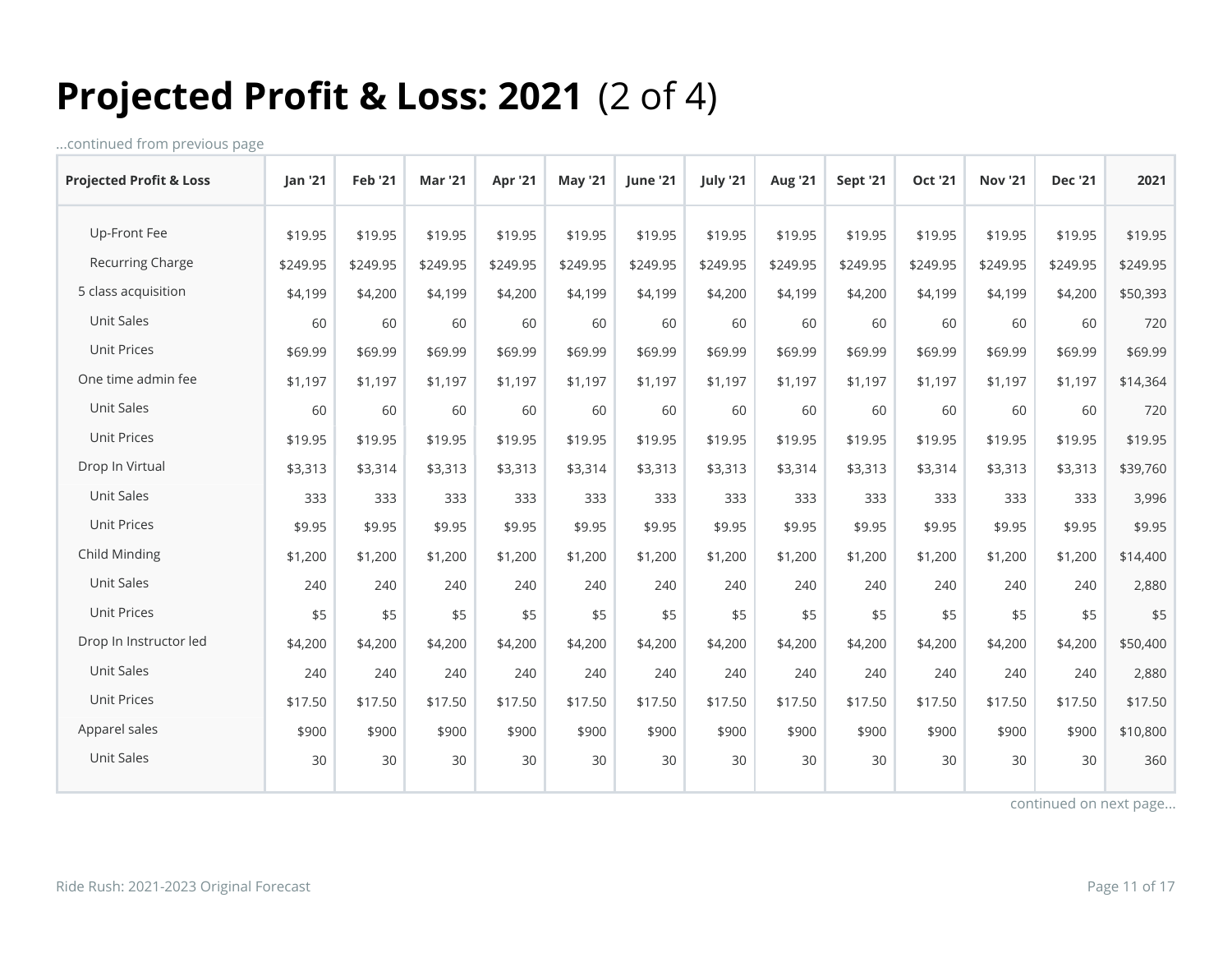## **Projected Profit & Loss: 2021** (3 of 4)

...continued from previous page

| <b>Projected Profit &amp; Loss</b> | <b>Jan '21</b> | <b>Feb '21</b> | <b>Mar '21</b> | <b>Apr '21</b> | <b>May '21</b> | <b>lune '21</b> | July '21 | <b>Aug '21</b> | <b>Sept '21</b> | <b>Oct '21</b> | <b>Nov '21</b> | <b>Dec '21</b> | 2021     |
|------------------------------------|----------------|----------------|----------------|----------------|----------------|-----------------|----------|----------------|-----------------|----------------|----------------|----------------|----------|
| <b>Unit Prices</b>                 | \$30           | \$30           | \$30           | \$30           | \$30           | \$30            | \$30     | \$30           | \$30            | \$30           | \$30           | \$30           | \$30     |
| <b>Direct Costs</b>                | \$6,930        | \$6,930        | \$6,930        | \$6,930        | \$6,930        | \$6,930         | \$6,930  | \$6,930        | \$6,930         | \$6,930        | \$6,930        | \$6,930        | \$83,160 |
| Cost of sales apparel              | \$450          | \$450          | \$450          | \$450          | \$450          | \$450           | \$450    | \$450          | \$450           | \$450          | \$450          | \$450          | \$5,400  |
| Direct Labor                       | \$6,480        | \$6,480        | \$6,480        | \$6,480        | \$6,480        | \$6,480         | \$6,480  | \$6,480        | \$6,480         | \$6,480        | \$6,480        | \$6,480        | \$77,760 |
| Salaries & Wages                   | \$6,480        | \$6,480        | \$6,480        | \$6,480        | \$6,480        | \$6,480         | \$6,480  | \$6,480        | \$6,480         | \$6,480        | \$6,480        | \$6,480        | \$77,760 |
| Instructors (1.2)                  | \$6,480        | \$6,480        | \$6,480        | \$6,480        | \$6,480        | \$6,480         | \$6,480  | \$6,480        | \$6,480         | \$6,480        | \$6,480        | \$6,480        | \$77,760 |
| <b>Gross Margin</b>                | \$18,315       | \$25,566       | \$31,867       | \$35,908       | \$39,341       | \$42,287        | \$44,245 | \$45,890       | \$47,287        | \$48,244       | \$49,042       | \$49,712       | \$478K   |
| Gross Margin %                     | 73%            | 79%            | 82%            | 84%            | 85%            | 86%             | 86%      | 87%            | 87%             | 87%            | 88%            | 88%            | 85%      |
| <b>Operating Expenses</b>          | \$24,346       | \$21,346       | \$21,346       | \$33,346       | \$33,346       | \$33,346        | \$33,346 | \$33,346       | \$33,346        | \$33,346       | \$33,346       | \$33,346       | \$367K   |
| Salaries & Wages                   | \$13,580       | \$13,580       | \$13,580       | \$13,580       | \$13,580       | \$13,580        | \$13,580 | \$13,580       | \$13,580        | \$13,580       | \$13,580       | \$13,580       | \$163K   |
| Reception and support (3)          | \$8,580        | \$8,580        | \$8,580        | \$8,580        | \$8,580        | \$8,580         | \$8,580  | \$8,580        | \$8,580         | \$8,580        | \$8,580        | \$8,580        | \$103K   |
| Salary draw                        | \$5,000        | \$5,000        | \$5,000        | \$5,000        | \$5,000        | \$5,000         | \$5,000  | \$5,000        | \$5,000         | \$5,000        | \$5,000        | \$5,000        | \$60,000 |
| <b>Employee Related Expenses</b>   | \$1,716        | \$1,716        | \$1,716        | \$1,716        | \$1,716        | \$1,716         | \$1,716  | \$1,716        | \$1,716         | \$1,716        | \$1,716        | \$1,716        | \$20,592 |
| Rent                               |                |                |                | \$12,000       | \$12,000       | \$12,000        | \$12,000 | \$12,000       | \$12,000        | \$12,000       | \$12,000       | \$12,000       | \$108K   |
| Marketing                          | \$8,000        | \$5,000        | \$5,000        | \$5,000        | \$5,000        | \$5,000         | \$5,000  | \$5,000        | \$5,000         | \$5,000        | \$5,000        | \$5,000        | \$63,000 |
| Repairs and Maintenance            | \$150          | \$150          | \$150          | \$150          | \$150          | \$150           | \$150    | \$150          | \$150           | \$150          | \$150          | \$150          | \$1,800  |
| Supplies                           | \$400          | \$400          | \$400          | \$400          | \$400          | \$400           | \$400    | \$400          | \$400           | \$400          | \$400          | \$400          | \$4,800  |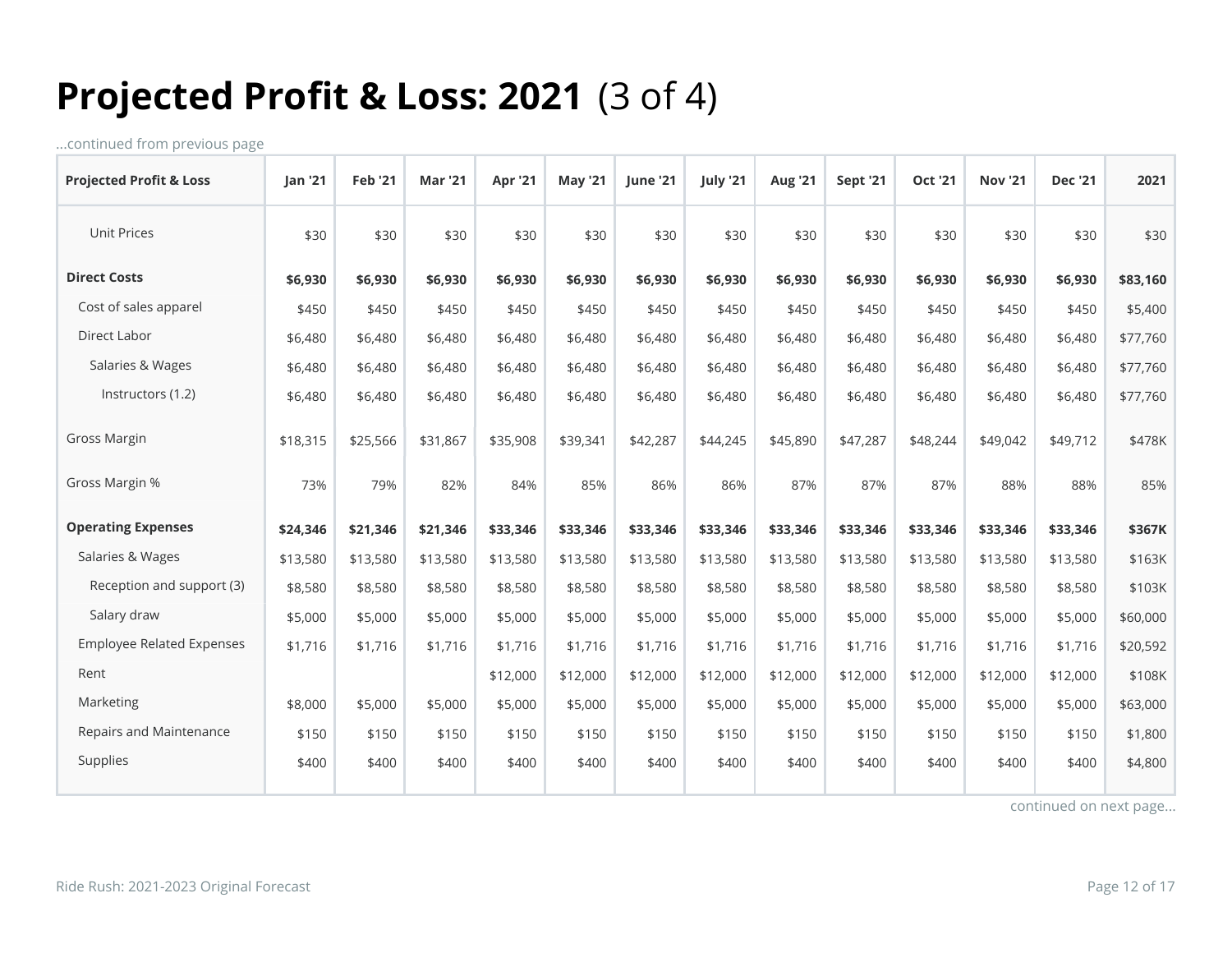## **Projected Profit & Loss: 2021** (4 of 4)

| <b>Projected Profit &amp; Loss</b> | Jan '21    | <b>Feb '21</b> | <b>Mar '21</b> | Apr '21   | <b>May '21</b> | <b>June '21</b> | July '21 | <b>Aug '21</b> | <b>Sept '21</b> | <b>Oct '21</b> | <b>Nov '21</b> | <b>Dec '21</b> | 2021     |
|------------------------------------|------------|----------------|----------------|-----------|----------------|-----------------|----------|----------------|-----------------|----------------|----------------|----------------|----------|
| Utilities                          | \$300      | \$300          | \$300          | \$300     | \$300          | \$300           | \$300    | \$300          | \$300           | \$300          | \$300          | \$300          | \$3,600  |
| Insurance                          | \$200      | \$200          | \$200          | \$200     | \$200          | \$200           | \$200    | \$200          | \$200           | \$200          | \$200          | \$200          | \$2,400  |
| <b>Operating Income</b>            | ( \$6,031) | \$4,220        | \$10,521       | \$2,563   | \$5,995        | \$8,942         | \$10,898 | \$12,544       | \$13,941        | \$14,898       | \$15,695       | \$16,366       | \$111K   |
| Interest Expense                   | \$0        | \$1,313        | \$1,294        | \$1,276   | \$1,257        | \$1,239         | \$1,220  | \$1,201        | \$1,182         | \$1,163        | \$1,144        | \$1,125        | \$13,415 |
| <b>Income Taxes</b>                | \$0        | \$0            | \$0            | \$0       | \$0            | \$538           | \$1,364  | \$1,697        | \$1,980         | \$2,176        | \$2,338        | \$2,477        | \$12,570 |
| Depreciation and Amortization      | \$2,857    | \$2,857        | \$2,857        | \$2,858   | \$2,857        | \$2,857         | \$2,857  | \$2,857        | \$2,857         | \$2,857        | \$2,858        | \$2,857        | \$34,286 |
| <b>Total Expenses</b>              | \$34,133   | \$32,446       | \$32,427       | \$44,409  | \$44,391       | \$44,910        | \$45,717 | \$46,031       | \$46,296        | \$46,473       | \$46,615       | \$46,735       | \$511K   |
| Net Profit                         | ( \$8,888) | \$50           | \$6,370        | (\$1,570) | \$1,880        | \$4,308         | \$5,457  | \$6,789        | \$7,921         | \$8,701        | \$9,356        | \$9,907        | \$50,281 |
| <b>Net Profit %</b>                | (35%)      | 0%             | 16%            | (4%)      | 4%             | 9%              | 11%      | 13%            | 15%             | 16%            | 17%            | 17%            | 9%       |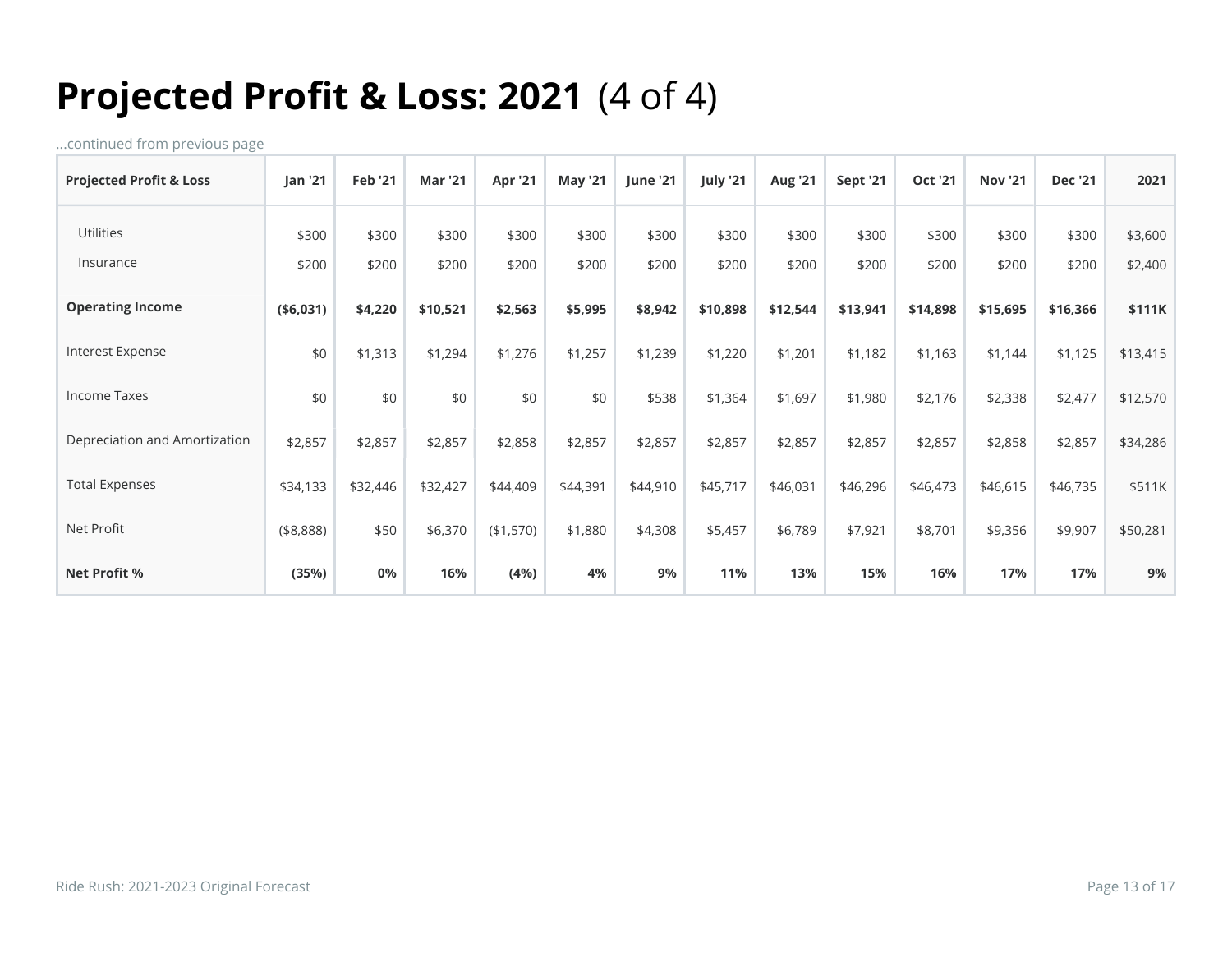## **Projected Balance Sheet: 2021** (1 of 2)

| <b>Projected Balance Sheet</b>  | Jan '21   | <b>Feb '21</b> | <b>Mar '21</b> | Apr '21  | <b>May '21</b> | June '21 | July '21 | <b>Aug '21</b> | Sept '21 | <b>Oct '21</b> | <b>Nov '21</b> | <b>Dec '21</b> | 2021     |
|---------------------------------|-----------|----------------|----------------|----------|----------------|----------|----------|----------------|----------|----------------|----------------|----------------|----------|
| <b>Assets</b>                   | \$269K    | \$273K         | \$280K         | \$283K   | \$288K         | \$296K   | \$306K   | \$319K         | \$332K   | \$326K         | \$342K         | \$358K         | \$358K   |
| <b>Current Assets</b>           | \$41,997  | \$48,244       | \$59,048       | \$64,377 | \$72,552       | \$83,026 | \$96,493 | \$111K         | \$127K   | \$125K         | \$143K         | \$162K         | \$162K   |
| Cash                            | \$41,997  | \$48,244       | \$59,048       | \$64,377 | \$72,552       | \$83,026 | \$96,493 | \$111K         | \$127K   | \$125K         | \$143K         | \$162K         | \$162K   |
| Accounts Receivable             | \$0       | \$0            | \$0            | \$0      | \$0            | \$0      | \$0      | \$0            | \$0      | \$0            | \$0            | \$0            | \$0      |
| <b>Long-Term Assets</b>         | \$227K    | \$224K         | \$221K         | \$219K   | \$216K         | \$213K   | \$210K   | \$207K         | \$204K   | \$201K         | \$199K         | \$196K         | \$196K   |
| Long-Term Assets                | \$230K    | \$230K         | \$230K         | \$230K   | \$230K         | \$230K   | \$230K   | \$230K         | \$230K   | \$230K         | \$230K         | \$230K         | \$230K   |
| <b>Accumulated Depreciation</b> | (\$2,857) | (\$5,714)      | (\$8,571)      | (\$11K)  | (\$14K)        | (\$17K)  | (\$20K)  | (\$23K)        | (\$26K)  | ( \$29K)       | ( \$31K)       | ( \$34K)       | (\$34K)  |
| <b>Liabilities &amp; Equity</b> | \$269K    | \$273K         | \$280K         | \$283K   | \$288K         | \$296K   | \$306K   | \$319K         | \$332K   | \$326K         | \$342K         | \$358K         | \$358K   |
| <b>Liabilities</b>              | \$228K    | \$231K         | \$233K         | \$237K   | \$240K         | \$244K   | \$249K   | \$254K         | \$259K   | \$265K         | \$271K         | \$277K         | \$277K   |
| <b>Current Liabilities</b>      | \$45,983  | \$52,609       | \$57,493       | \$64,862 | \$71,645       | \$78,321 | \$86,859 | \$95,528       | \$104K   | \$114K         | \$123K         | \$133K         | \$133K   |
| Accounts Payable                | \$0       | \$0            | \$0            | \$0      | \$0            | \$0      | \$0      | \$0            | \$0      | \$0            | \$0            | \$0            | \$0      |
| Income Taxes Payable            | \$0       | \$0            | \$0            | \$0      | \$0            | \$538    | \$1,902  | \$3,599        | \$5,579  | \$7,755        | \$10,093       | \$12,570       | \$12,570 |
| Sales Taxes Payable             | \$3,029   | \$6,929        | \$11,585       | \$16,725 | \$22,278       | \$28,184 | \$34,325 | \$40,663       | \$47,169 | \$53,790       | \$60,507       | \$67,304       | \$67,304 |
| Short-Term Debt                 | \$37,955  | \$38,182       | \$38,409       | \$38,638 | \$38,869       | \$39,101 | \$39,334 | \$39,569       | \$39,805 | \$40,042       | \$40,281       | \$40,521       | \$40,521 |
| Prepaid Revenue                 | \$4,999   | \$7,499        | \$7,499        | \$9,498  | \$10,498       | \$10,498 | \$11,298 | \$11,698       | \$11,698 | \$12,018       | \$12,178       | \$12,178       | \$12,178 |
| <b>Long-Term Liabilities</b>    | \$182K    | \$179K         | \$175K         | \$172K   | \$169K         | \$165K   | \$162K   | \$159K         | \$155K   | \$152K         | \$148K         | \$145K         | \$145K   |
| Long-Term Debt                  | \$182K    | \$179K         | \$175K         | \$172K   | \$169K         | \$165K   | \$162K   | \$159K         | \$155K   | \$152K         | \$148K         | \$145K         | \$145K   |
| <b>Equity</b>                   | \$41.112  | \$41.162       | \$47,532       | \$45,962 | \$47,842       | \$52.150 | \$57.607 | \$64,396       | \$72.317 | \$61,018       | \$70,374       | \$80,281       | \$80,281 |
| Paid-In Capital                 | \$50,000  | \$50,000       | \$50,000       | \$50,000 | \$50,000       | \$50,000 | \$50,000 | \$50,000       | \$50,000 | \$50,000       | \$50,000       | \$50,000       | \$50,000 |
|                                 |           |                |                |          |                |          |          |                |          |                |                |                |          |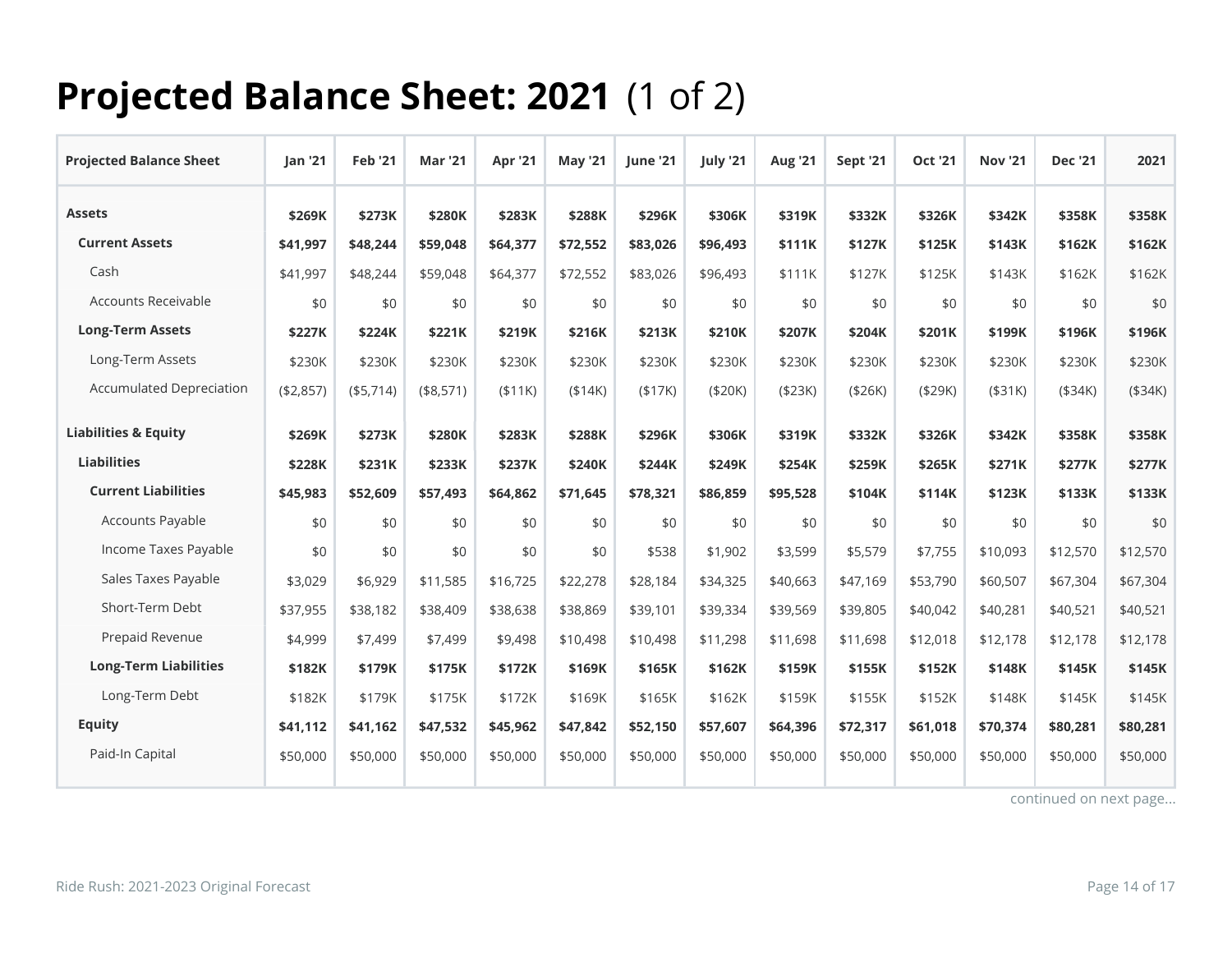# **Projected Balance Sheet: 2021** (2 of 2)

| <b>Projected Balance Sheet</b> | <b>lan '21</b> | <b>Feb '21</b> | <b>Mar '21</b> | <b>Apr '21</b> | <b>May '21</b> | <b>June '21</b> | July '21 | <b>Aug '21</b> | Sept '21 | <b>Oct '21</b> | <b>Nov '21</b> | <b>Dec '21</b> | 2021     |
|--------------------------------|----------------|----------------|----------------|----------------|----------------|-----------------|----------|----------------|----------|----------------|----------------|----------------|----------|
| <b>Retained Earnings</b>       | \$0            | \$0            | \$0            | \$0            | \$0            | \$0             | \$0      | \$0            | \$0      | ( \$20K)       | ( \$20K)       | ( \$20K)       | (\$20K)  |
| Earnings                       | ( \$8,888)     | (\$8,838)      | (42, 468)      | (4,038)        | ( \$2,158)     | \$2,150         | \$7,607  | \$14,396       | \$22,317 | \$31,018       | \$40,374       | \$50,281       | \$50,281 |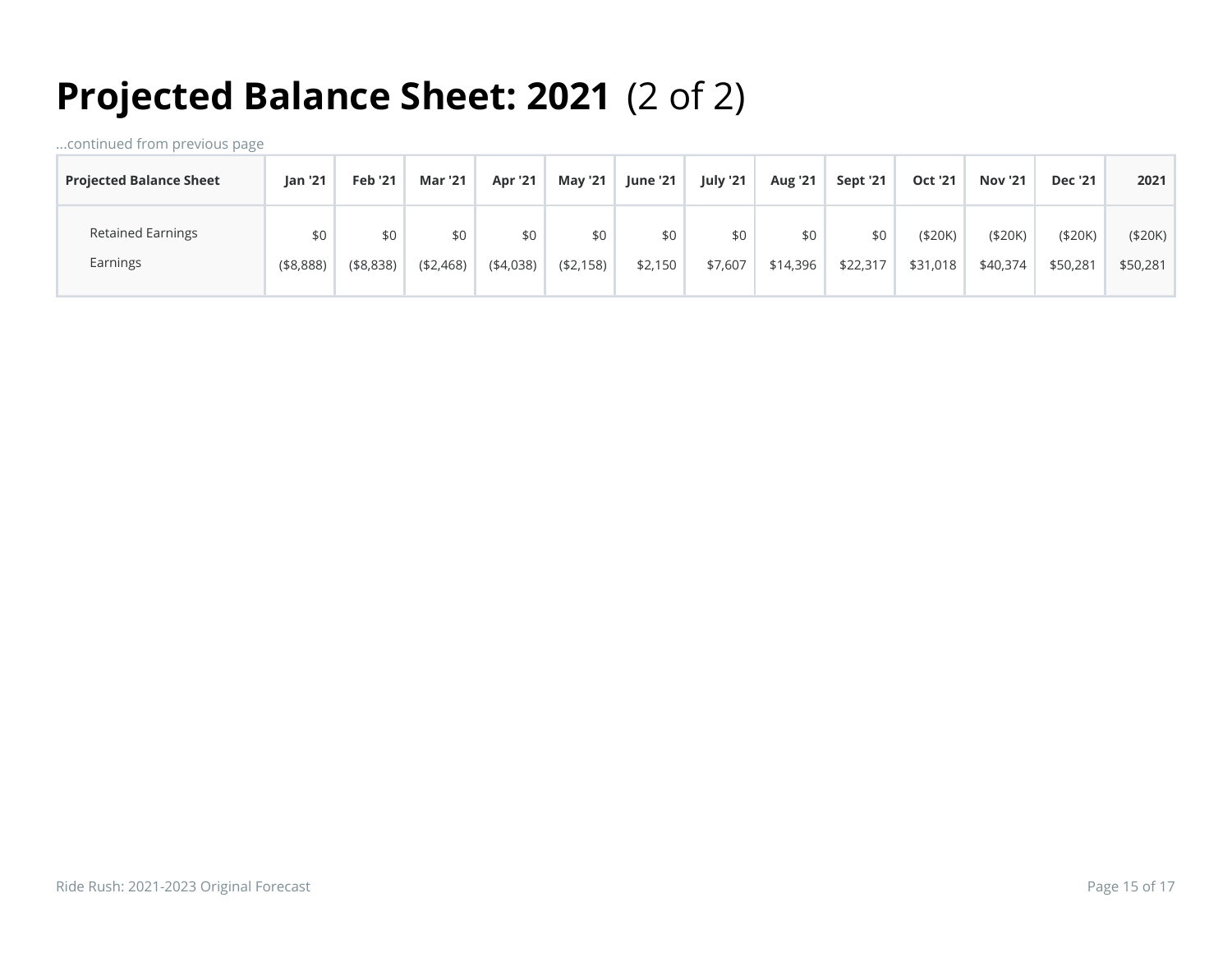## **Projected Cash Flow: 2021** (1 of 2)



| <b>Projected Cash Flow</b>       | Jan '21   | <b>Feb '21</b> | <b>Mar '21</b> | Apr '21   | <b>May '21</b> | June '21 | July '21 | <b>Aug '21</b> | Sept '21 | <b>Oct '21</b> | <b>Nov '21</b> | <b>Dec '21</b> | 2021      |
|----------------------------------|-----------|----------------|----------------|-----------|----------------|----------|----------|----------------|----------|----------------|----------------|----------------|-----------|
| <b>Net Cash from Operations</b>  | \$1,997   | \$9,307        | \$13,883       | \$8,426   | \$11,291       | \$13,609 | \$16,619 | \$18,081       | \$19,264 | \$20,675       | \$21,428       | \$22,038       | \$177K    |
| Net Profit                       | (\$8,888) | \$50           | \$6,370        | (\$1,570) | \$1,880        | \$4,308  | \$5,457  | \$6,789        | \$7,921  | \$8,701        | \$9,356        | \$9,907        | \$50,281  |
| Depreciation and<br>Amortization | \$2,857   | \$2,857        | \$2,857        | \$2,857   | \$2,857        | \$2,857  | \$2,857  | \$2,857        | \$2,857  | \$2,857        | \$2,857        | \$2,857        | \$34,286  |
| Change in Accounts<br>Receivable | \$0       | \$0            | \$0            | \$0       | \$0            | \$0      | \$0      | \$0            | \$0      | \$0            | \$0            | \$0            | \$0       |
| Change in Accounts Payable       | \$0       | \$0            | \$0            | \$0       | \$0            | \$0      | \$0      | \$0            | \$0      | \$0            | \$0            | \$0            | \$0       |
| Change in Income Tax<br>Payable  | \$0       | \$0            | \$0            | \$0       | \$0            | \$538    | \$1,364  | \$1,697        | \$1,980  | \$2,176        | \$2,338        | \$2,477        | \$12,570  |
| Change in Sales Tax Payable      | \$3,029   | \$3,900        | \$4,656        | \$5,140   | \$5,553        | \$5,906  | \$6,141  | \$6,338        | \$6,506  | \$6,621        | \$6,717        | \$6,797        | \$67,304  |
| Change in Prepaid Revenue        | \$4,999   | \$2,500        | \$0            | \$2,000   | \$1,000        | \$0      | \$800    | \$400          | \$0      | \$320          | \$160          | \$0            | \$12,178  |
| <b>Net Cash from Investing</b>   | ( \$230K) |                |                |           |                |          |          |                |          |                |                |                | ( \$230K) |
| Assets Purchased or Sold         | (\$230K)  |                |                |           |                |          |          |                |          |                |                |                | (\$230K)  |